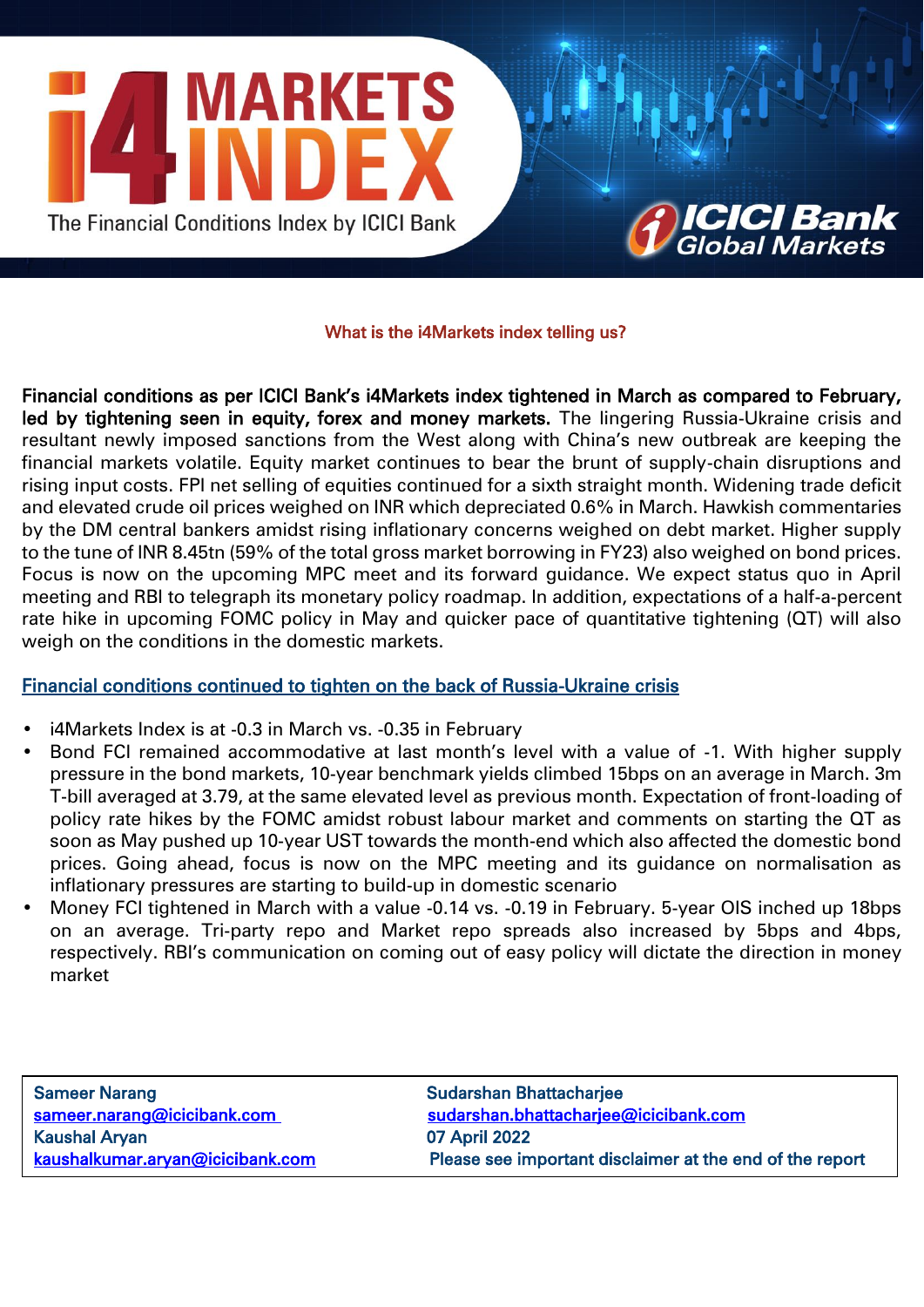

- Equity FCI saw tightening as it inched up to 0.26 vs. 0.18 in February. FPIs bearish outlook amidst elevated commodity prices and resultant margin pressures for India Inc. weighed on equities. NSE PE and Nifty index both declined 4% and 2% MoM, respectively on an average.
- Forex FCI rose to 0.26 in March, indicating tightened conditions as USD/INR averaged 76.26 vs. 74.99 in the month before. The continued USD strength due to hawkish Fed, FPI outflows and elevated crude oil prices weighed on INR. We expect, going ahead, INR to continue to depreciate due to widening trade deficit and quicker tightening by DM central banks. However, RBI intervention will continue to curb any sharp volatility in the pair given a robust import cover.





Source: Bloomberg, CEIC and ICICI Bank Research



**READ NOW** 



**KNOW MORE ABOUT THE INDICES** 

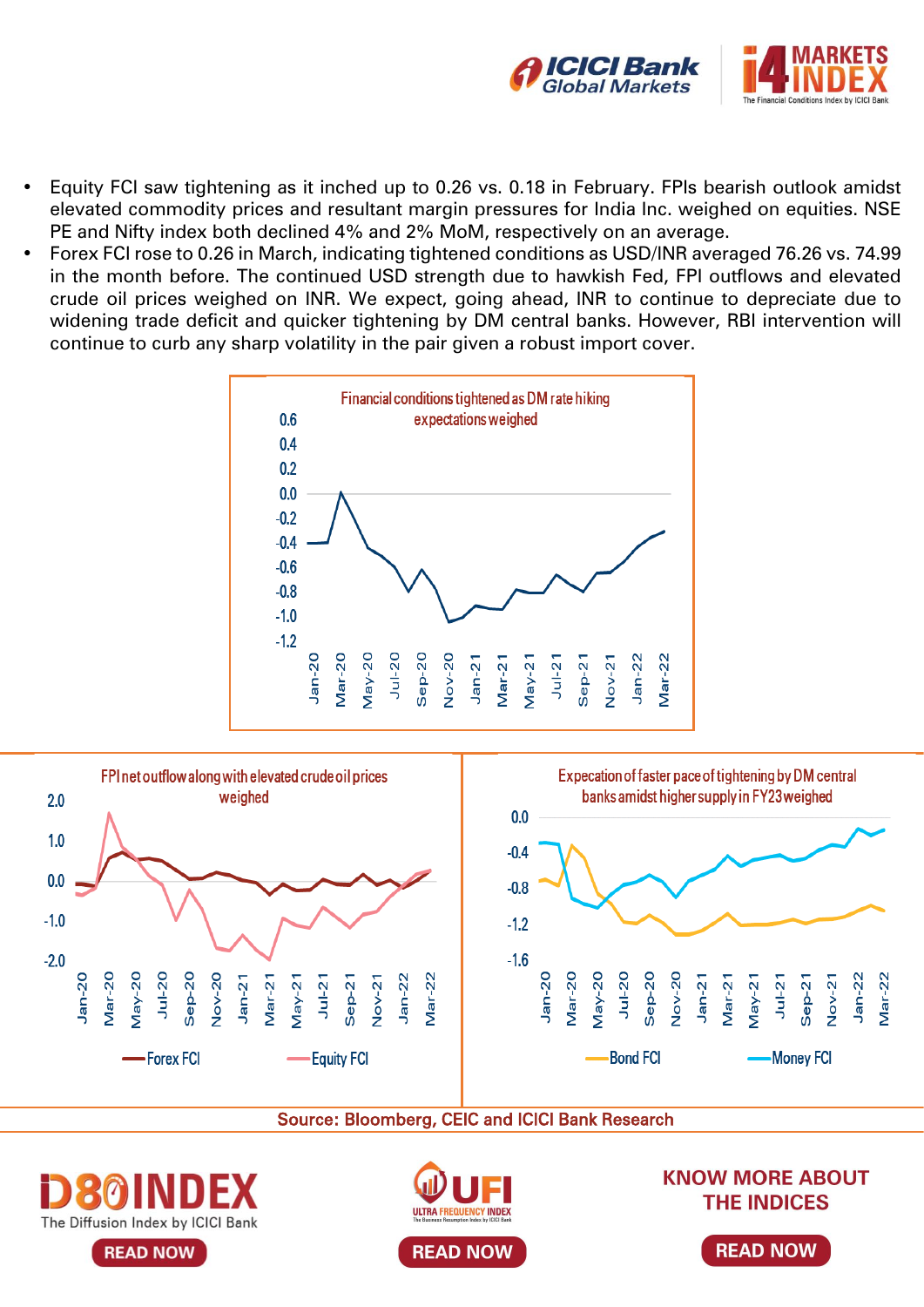

# ICICI Bank: ICICI Bank Towers, Bandra Kurla Complex, Mumbai- 400 051. Phone: (+91-22) 2653-1414

| <b>Economic Research Group</b> |                                 |                                       |  |  |
|--------------------------------|---------------------------------|---------------------------------------|--|--|
| Sameer Narang                  | Head-Economic Research Group    | sameer.narang@icicibank.com           |  |  |
| Shivom Chakravarti             | Senior Economist-Global Markets | shivom.chakravarti@icicibank.com      |  |  |
| Dr. Sudarshan<br>Bhattacharjee | Senior Economist-India Markets  | sudarshan.bhattacharjee@icicibank.com |  |  |
| Debomitra Sen                  | <b>Research Analyst</b>         | debomitra.sen@icicibank.com           |  |  |
| Kaushal Aryan                  | <b>Research Analyst</b>         | kaushalkumar.aryan@icicibank.com      |  |  |
| <b>Aniket Gaikwad</b>          | <b>Research Analyst</b>         | aniket.gaikwad@icicibank.com          |  |  |
| Asha Sasikumar                 | <b>Research Analyst</b>         | asha.sasikumar@icicibank.com          |  |  |
| Jyoti Sharma                   | <b>Research Analyst</b>         | sharma.jyoti@icicibank.com            |  |  |
| Tanisha Ladha                  | <b>Research Analyst</b>         | tanisha.ladha@icicibank.com           |  |  |
| Nihal Kumar                    | <b>Research Analyst</b>         | nihal.kumar@icicibank.com             |  |  |
| Aditya Sharma                  | <b>Research Analyst</b>         | sharma.adi@icicibank.com              |  |  |

| <b>Treasury Desks</b>     |                         |                         |                         |  |
|---------------------------|-------------------------|-------------------------|-------------------------|--|
| <b>Treasury Sales</b>     | $(+91-22)$ 6188-5000    | <b>Currency Desk</b>    | $(+91-22)$ 2652-3228-33 |  |
| Gsec Desk                 | $(+91-22)$ 2653-1001-05 | <b>FX Derivatives</b>   | $(+91-22)$ 2653-8941/43 |  |
| Interest Rate Derivatives | $(+91-22)$ 2653-1011-15 | <b>Commodities Desk</b> | $(+91-22)$ 2653-1037-42 |  |
| Corporate Bond            | $(+91-22)$ 2653-7242    |                         |                         |  |

## Disclaimer:

This document is issued solely by ICICI Bank Limited (''ICICI Bank') Any information in this email should not be construed as an offer, invitation, solicitation, solution or advice of any kind to buy or sell any securities, financial products or services offered by ICICI Bank) or any other entity, unless specifically stated so. The contents of this document do not take into account your personal circumstances. Before entering into any transaction, you should take steps to ensure that you understand the transaction and have made an independent assessment of the appropriateness of the transaction in light of your own objectives and circumstances, including the possible risks and benefits of entering into such transaction and should seek your own financial, business, legal, tax and other advice regarding the appropriateness of investing in any securities. ICICI Bank (including its branches, affiliates of ICICI Bank) do not provide any financial advice, and is not your fiduciary or agent, in relation to the securities or any proposed transaction with you unless otherwise expressly agreed by us in writing.

The information, opinions and material in this document (i) are derived from sources that ICICI Bank believes to be reliable but the reliability or accuracy of which have not been independently verified (ii) are given as part of ICICI Bank's internal research activity and not as manager of or adviser in relation to any assets or investments and no consideration has been given to the particular needs of any recipient; and (iii) may contain forward looking statements, which may be materially affected by various risk, uncertainties and other factors. The opinions contained in such material constitute the judgment of ICICI Bank in relation to the matters which are the subject of such material as at the date of its publication, all of which are expressed without any responsibility on ICICI Bank's part and are subject to change without notice. ICICI Bank has no duty to update this document, the opinions, factual or analytical data contained herein. ICICI Bank and/or its affiliates makes no representation as to the accuracy, completeness or reliability of any information contained herein or otherwise provided and hereby disclaim any liability with regard to the same. The recipient of the information should take necessary steps as they deem necessary prior to placing reliance upon it. Nothing contained in this publication shall constitute or be deemed to constitute an offer to sell/purchase or as an invitation or solicitation to do so for any securities or financial products/ instruments of any entity.

This document is intended solely for customers of ICICI Bank and may contain proprietary, confidential or legally privileged information. No part of this report may be copied, disseminated or redistributed by any recipient for any purpose without ICICI Bank's prior written consent. If the reader of this message is not the intended recipient and has received this transmission in error, please immediately notify ICICI Bank, Economic Research Group, E-mail: erg@icicibank.com or by telephone at +91-22-2653-7233 and delete this message from your system.

Please also note that ICICI Bank (including its branches, and affiliates) is unable to exercise control or ensure or guarantee the integrity of/over the contents of the information contained in e-mail transmissions and / or attachments and that any views expressed in this e-mail and / or attachments are not endorsed by/binding on ICICI Bank. Before opening any attachments please check them for viruses and defects and please note that ICICI Bank accepts no liability or responsibility for any damage caused by any virus that may be transmitted by this email and/ or attachments thereto.

## DISCLAIMER FOR DUBAI INTERNATIONAL FINANCIAL CENTRE ("DIFC") CLIENTS:

This marketing material is distributed by ICICI Bank Limited., Dubai International Financial Centre (DIFC) Branch, a category 1 Authorized Firm and regulated by the Dubai Financial Services Authority. This marketing material is intended to be issued, distributed and/or offered to a limited number of investors who qualify as 'Professional Clients' pursuant to Rule 2.3.3 of the DFSA Conduct of Business Rulebook, or where applicable a Market Counterparty only, and



**READ NOW**